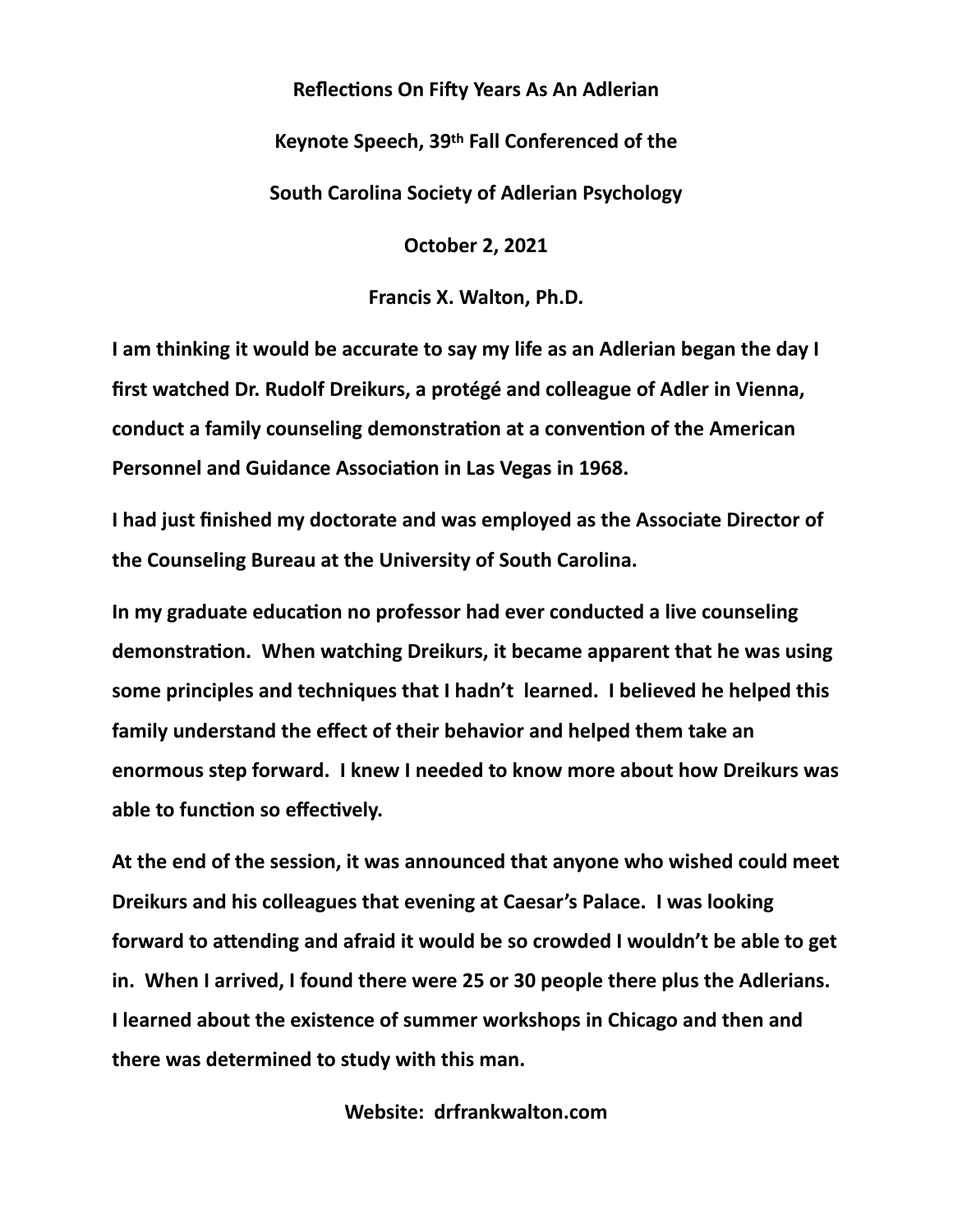**I remember so clearly flying to Columbia from the Las Vegas Conference with the vivid thought that this experience could give direction to my professional life.**

**The University supported my request to study with Dreikurs and soon I was in the class with the great man and about 26 others on the first day of the workshop. When it came my turn to say a few words about myself, I mentioned that I was involved in Counselor Education. Dreikurs interrupted me to say: "Counselor Education is bankrupt." I said well, we need to improve in some areas – and he again interrupted to say, "I said, Counselor Education is bankrupt." You could see, Dr. D was not one to beat around the bush. And you know what, he was completely accurate. I was soon to learn counselors could be of so much more help to young people and their families than counselor education realized at the time. I learned important principles and techniques every day, largely by seeing them put into practice in counseling demonstrations. In one such demonstration, a mother came in, sat down beside Dreikurs, and let out a sigh. Dreikurs put his hand up and said, "Don't say anything else." He went on to offer a remarkable description of the woman's life and her private logic: "I am feeling overworked and unappreciated. I feel like I lay down my life for my family, and yet nobody respects me, my children ignore me and act like I'm their servant." The mother's jaw dropped. She looked at Dr. D and broke into a broad smile – a version of the recognition reflex he often mentioned to us. He said, "You need to stop talking so much and when you do speak, mean what you say."**

**A dynamic session with the children followed which confirmed the effects of the Mother's behavior and revealed the goals of the behavior of the children. The participants in the class grew to respect Dr. D immensely.**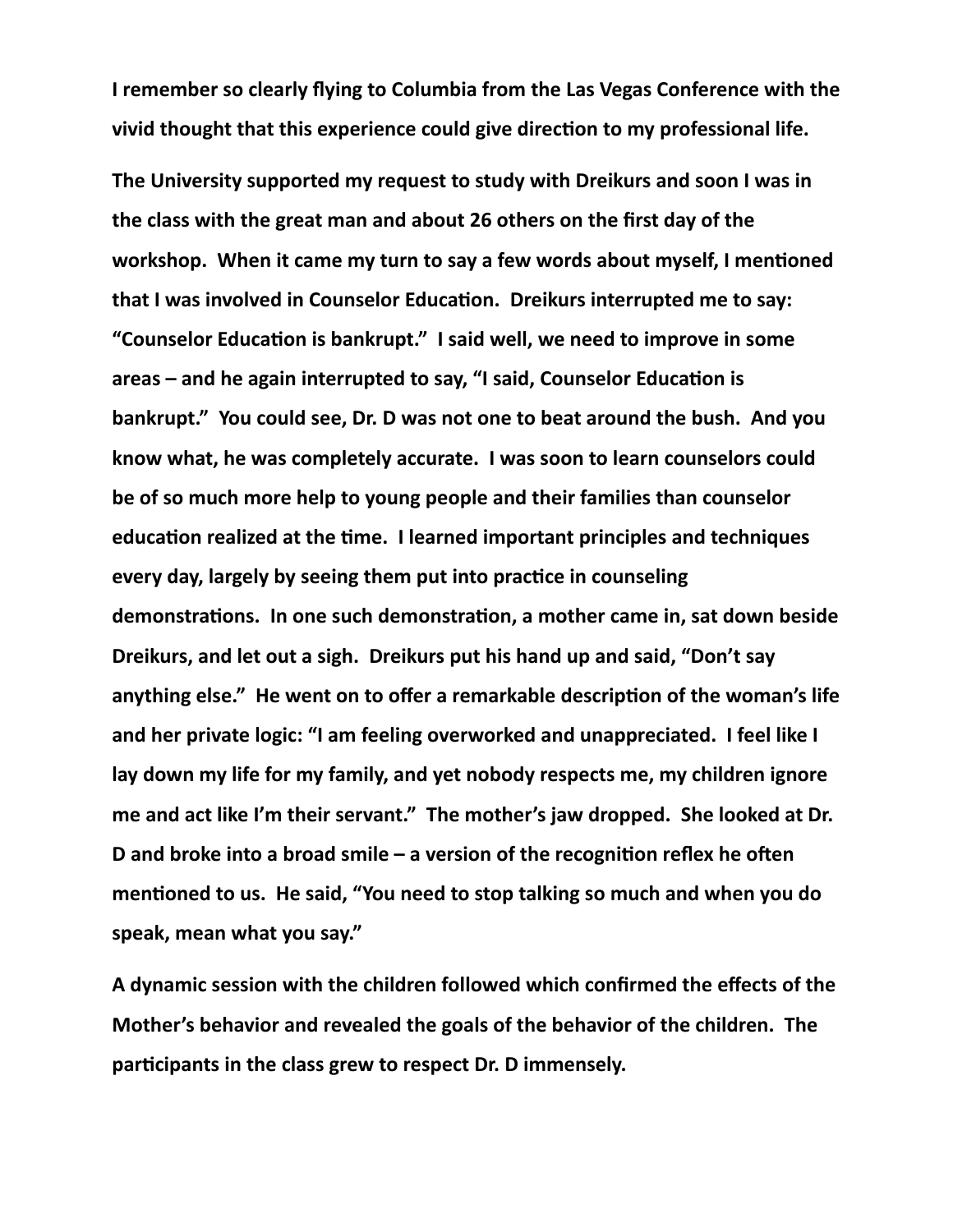**So – I was excited about what I learned in Chicago and fortunately as a practitioner, I was able to begin to put the ideas into practice and to continue to read Dreikurs and Adler. In 1969 I returned to study with Dreikurs and shortly after I returned to South Carolilna, I proposed and received a grant to begin presenting a summer institute devoted to Adlerian graduate study. We accepted thirty school counselors for the first program. In the Adlerian Summer Institutes that followed we offered three graduate courses each summer for eighteen years. We would have an introductory and advanced course in Columbia, and offered either an introductory or advanced course first at Coastal Carolina and subsequently at the College of Charleston. At one time we had as many as 104 students in the introductory workshop in Columbia.**

**I was fortunate to have psychologist Bob Powers come to work with me for a few days in each introductory course and psychologist Harold Mosak do the same for each advanced workshop. I gained a great deal by virtue of working alongside these masters for 18 summers.**

**I'd have to say we made a significant impact especially in the schools since first school counselors and then other school personnel by the hundreds participated in those courses through the years.**

**Now, an unintended side effect of the courses was that more and more professionals called upon me to come to their school or community to continue to spread Adlerian principles and techniques through workshops and graduate courses.**

**It was during this time that I began to realize that the State of South Carolina was not Columbia, or even Greenville or Charleston, but South Carolina was surely Hartsville and Bishopville, and Ninety-six and Goose Creek and Moncks Corner, and Harleyville and Summerville and Florence and on and on. I wonder**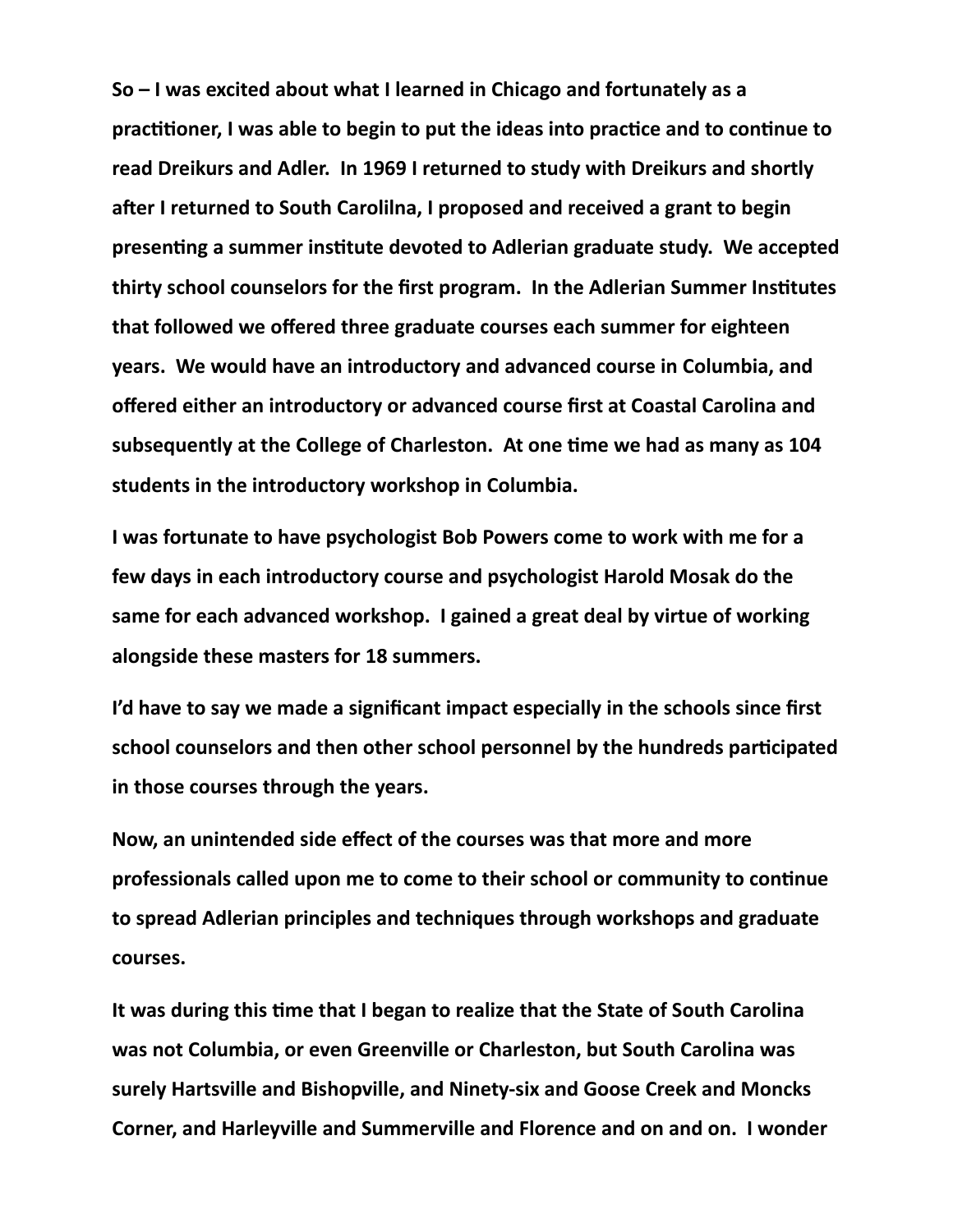**if there is anyone in the audience who studied with us in those summer workshops from 1970 to 1988?**

**It was in this period in the mid seventies that I found that the most enjoyable part of my work was the private practice I was doing in the evening and the consulting I would do on evenings and weekends. I'd joined the North American Society of Adlerian Psychology Executive Committee by 1972, first as membership chairperson, then treasurer and finally as president of NASAP in 1976. I was flying home from a meeting in Chicago in 1974 and feeling very busy, when the thought occurred to me. "Why don't I go back and resign my position at the University?" I did just that, I expanded my practice to full time, and the same year, seeing that there was a growing need for childcare and believing that no one could provide childcare better than Adlerians, I co-founded Adlerian Child Care Centers and Kindergartens with my dear wife, who agreed to resign her job as a primary school teacher to be the director of the first of what ultimately became eight full time and six after school centers in greater Columbia.**

**How is that? - both of us left our secure state jobs to follow our dreams. In the late 70's as I began to present more at national Adlerian conferences, I became invited to teach outside of South Carolina, and across the US and Canada.**

**The next adventure was to be invited to join the faculty of the International Adlerian Summer Institute – known by its initials as ICASSI. I was a member of the ICASSI faculty for 37 years until I resigned this year due to my hearing loss. I no longer could catch all the verbal clues that I normally attend to in order to understand and help a client and help participants learn to attend to those clues. I want to note you probably realize demonstrations are done by Adlerians**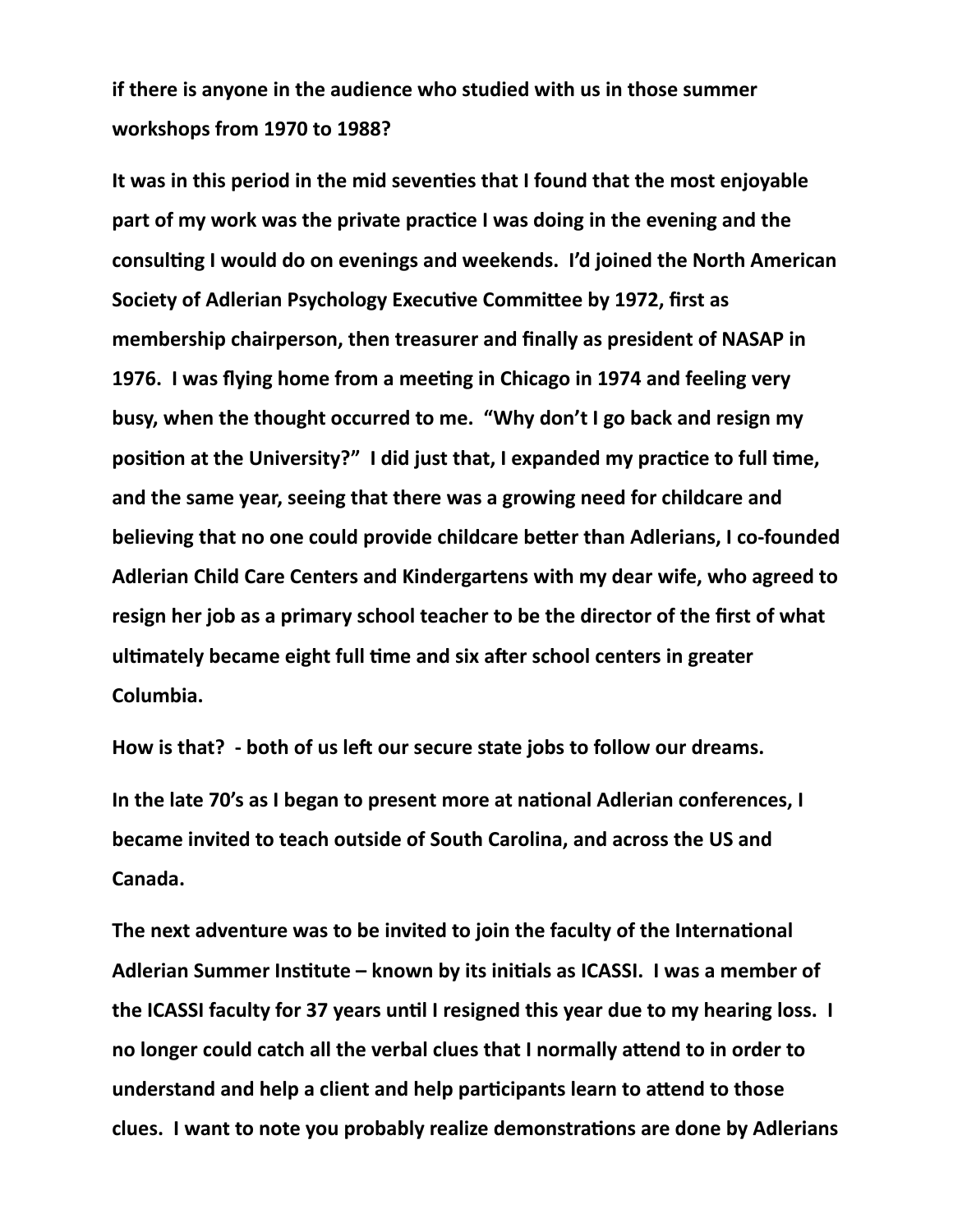**because their theory gives them the confidence to know where they will be going – (he clues) and how they will get there, because we understand important factors that influence human behavior.**

**ICASSI has been one of the most valuable experiences in my professional and personal life. It resulted in me having as many good friends outside North America as I have within North America. Students in my classes began to invite me to teach in their countries. What an exceptional collection of experiences I had and fond memories I collected by teaching in Western and Eastern Europe, Asia, and Central and South America.**

**Some of the most heartwarming memories occurred when I was invited to teach in the former communist block shortly after the fall of communism. Professionals in Romania and the Czech Republic, Slovakia, the Baltic countries and later Bulgaria, were so happy to be exposed to more progressive psychological ideas which were forbidden to be taught during communist rule.**

**A professor at Byrno Universitiy in the Czech Republic told me when he and a few colleagues wanted to talk about more progressive ideas, they would take a walk in the forest to sit down among the trees to discuss these forbidden ideas. Zoltan Ambrus, who was the first to invite me to Eastern Europe was a psychologist in St. George, Romania in Transylvania where Irina Cromer was an enthusiastic high school student 32 years ago. Her name was then Irina Buzatu and now she is a licensed Clinical Social Worker in South Carolina and the President of the South Carolina Society of Adlerian Psychology. Her story is amazing.**

**But going back to Zolton, he told me a colleague turned him in to the secret service alleging Zolton was saying things that showed he was not loyal to the Communist Party.**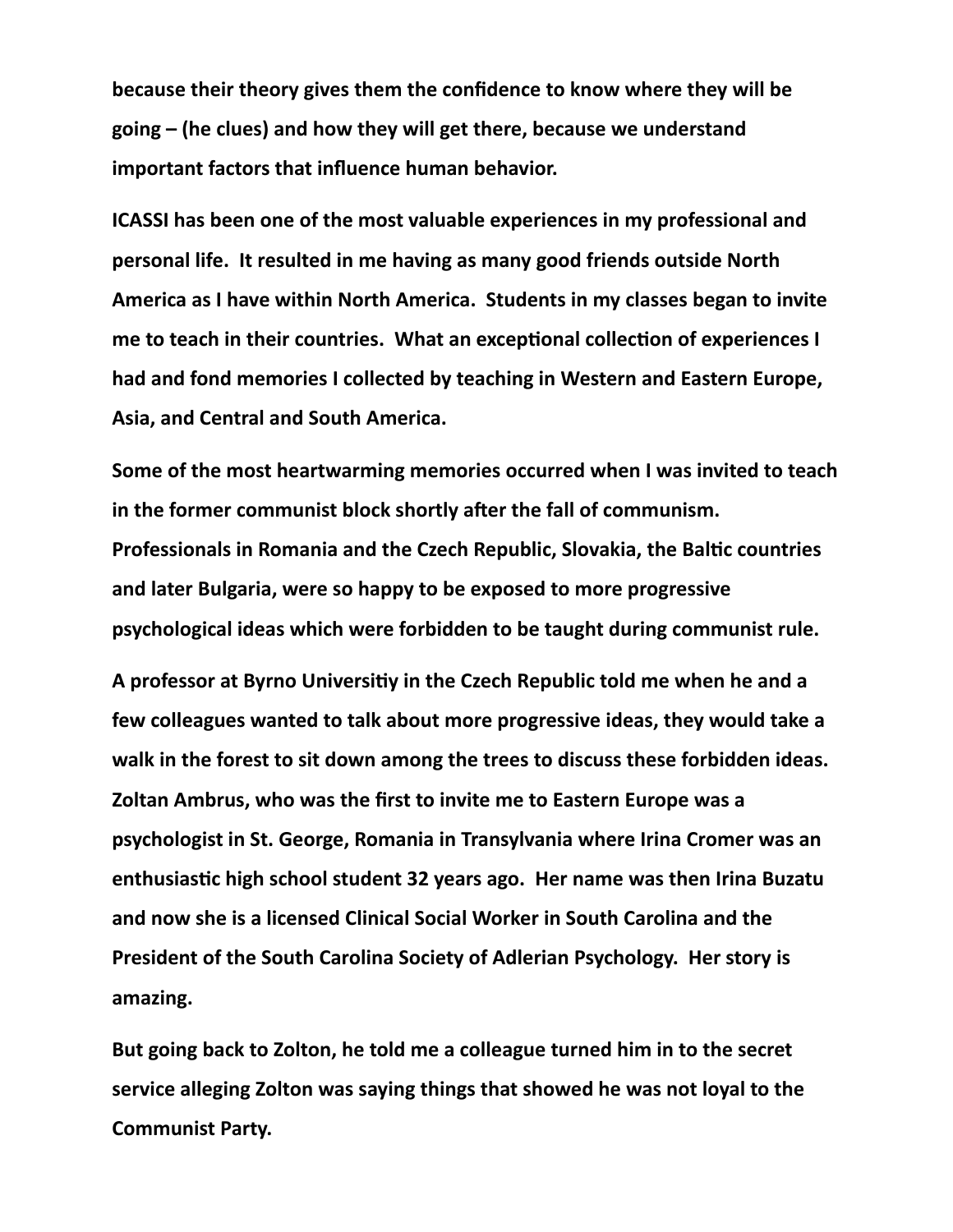**Another man I got to know was the husband of a local elementary school principal. He had a good job with the Forestry Department and, therefore, was required to be a member of the Communist Party and to study Russian. He told me with some pride, "I took Russian classes for 8 years and never learned a damn word."**

**In the Eastern European schools where we worked it was common for the principal to invite us to his office for a drink after the day's work. I also remember so many people in Eastern Europe smoked at that time. It was common to see the teachers standing in the hallways smoking while the children were changing classes.**

**Wherever I traveled I was treated with such kindness. Even though some people had very little materially, they shared whatever they had. In the early days I paid my own expenses to get to a country, but they treated me very well once I arrived. Usually I stayed in the home of the person who invited me. It was out of the question to go to a restaurant to eat, but I knew they were offering me the best of what they had. It was a terrific way to really get to know about the food and drink and customs and humor and history of a country. The countries made progress economically and even Eastern European countries could pay for my flight to Europe and eventually would give me an honorarium.**

**What a change during the most recent years when I've been teaching in Japan and China and South Korea. They were able to pay an honorarium, take me to the best restaurants and have me stay in the finest hotels.**

**I learned to eat some things in Asia that I had never seen on a table before, and Kathy, who was teaching with me in China brought a great deal of humor to our table when she unknowingly ate a pigeon's head that had been placed on the**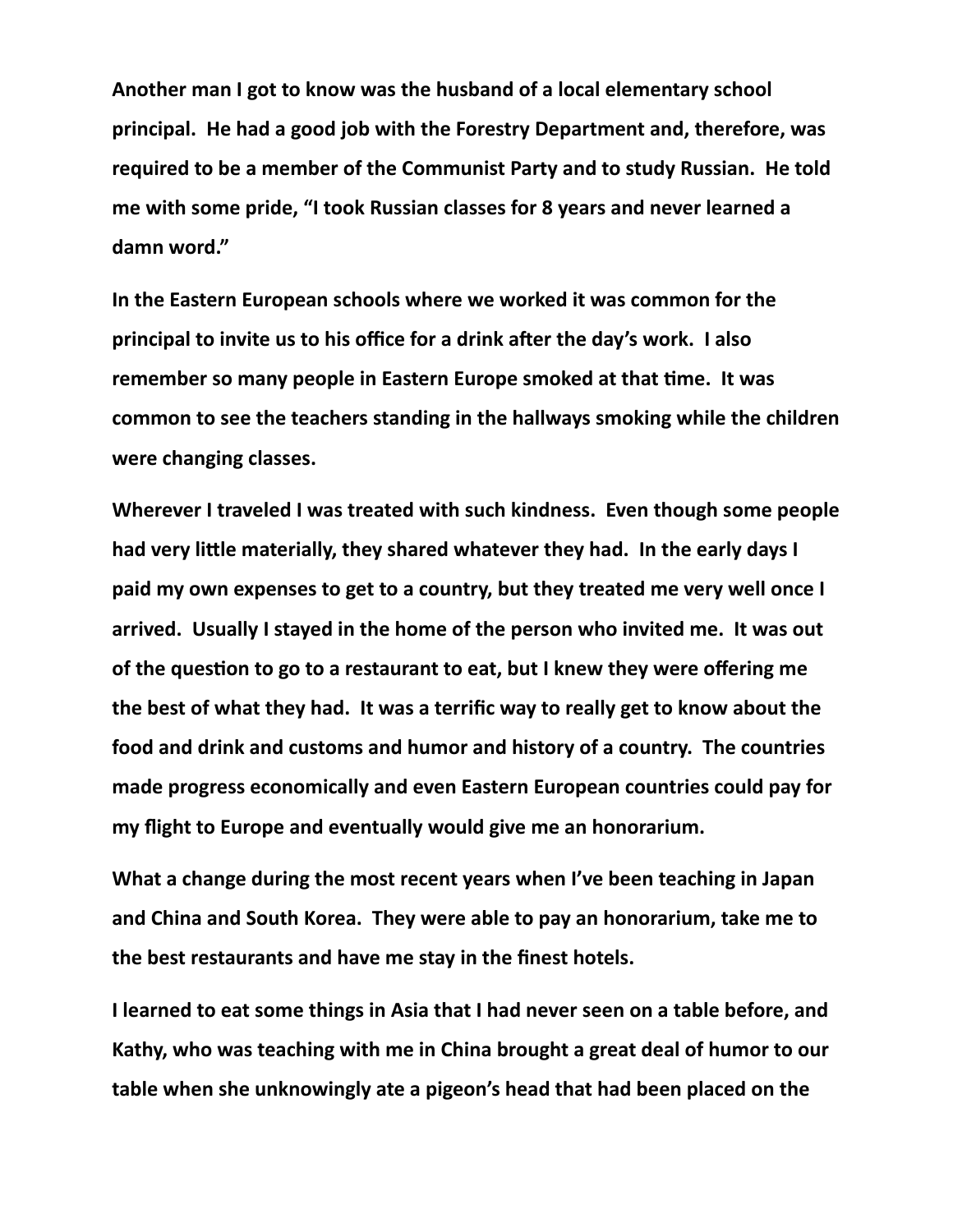**table as a decoration. Later she said, "Well it was a piece I could handle with my chopsticks."**

**Let me go back to the 1990s to the time when my dear friend, Roy Kern and I were invited to teach in the Baltic States of Lithuania, Latvia and Estonia. We created what we called a "gang of six." They were six professionals who were willing to serve in an important way to help us spread the knowledge of Adlerian principles and techniques in their countries. They attended each workshop Roy and I offered in all three countries, and then when we returned for second and third visits, they played an increasingly visible role in helping to teach the workshops in their countries. We knew they were doing a great job when we determined they were telling our jokes in their native language. We taught in many small towns but also at Vilnius University, in Lithuania, Latvia University in Riga, and the University of Tartu in Estonia.** 

**Shortly after the turn of the century Kathy and I were invited to consult and provide courses for several years at Stara Zagora University in Bulgaria. The project had a significant impact on the University. Again we made many friends, chief among them Zhanetta Stoykova, the University professor who invited us. One of the fond memories of our time in Bulgaria was being guests of honor to help lead the Annual Education Day Parade through the streets of Stara Zagora. Students of all ages marched in the parade along with teachers, administrators, university professors and Frank and Kathy Walton. What fun!**

**Wherever we were, we worked hard, but our hosts always saw to it that we had time to play and they all seemed to want to have a good time. Every meal and social gathering began with that countries type of flavored brandy. Usually it was plum brandy. in Romania, it was homemade Palinka. In several countries it was Slivovitz, and in Bulgaria it was Rakia. We learned to toast in many**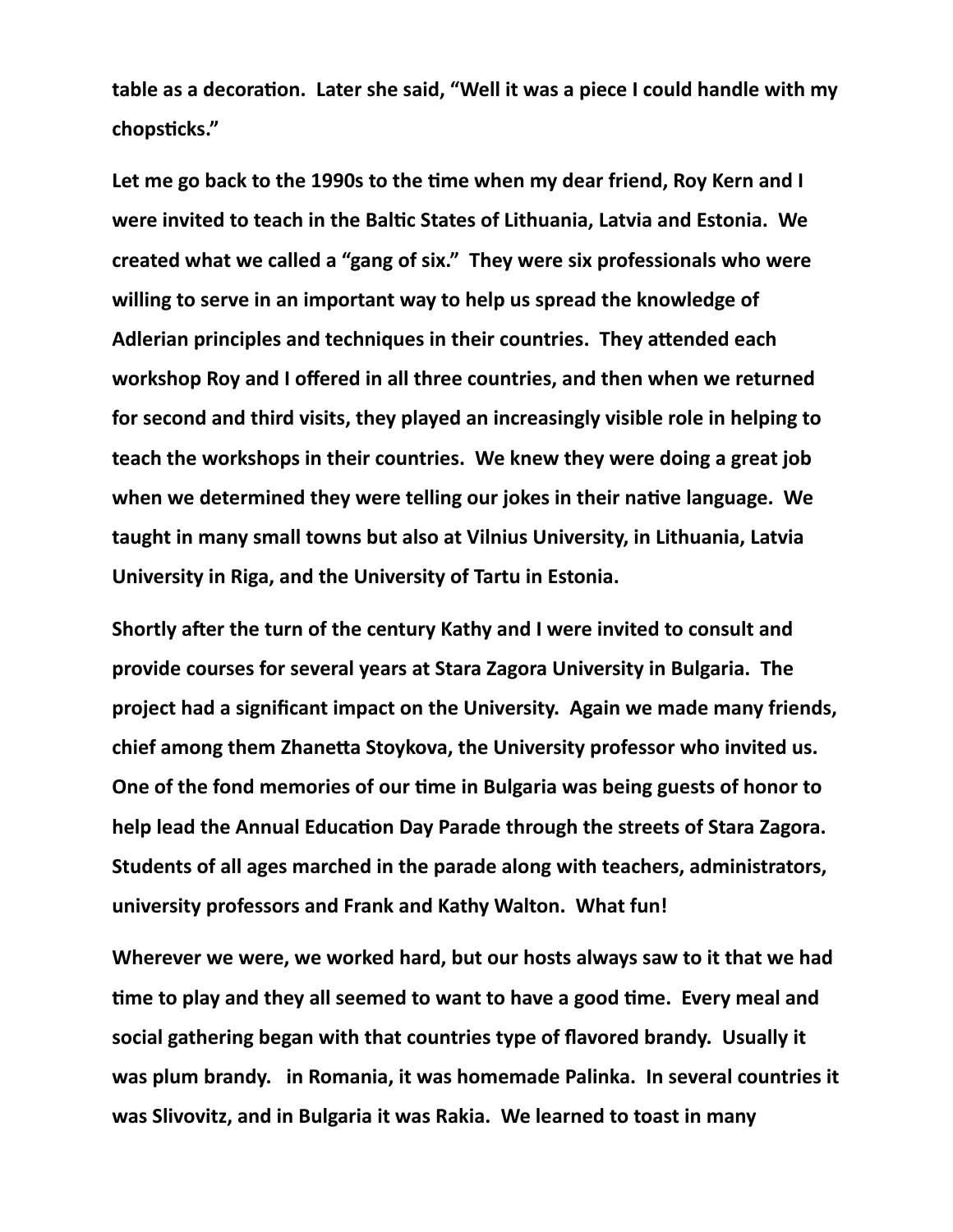**languages, but I must say my favorite toast was in a small province of Friesland in the Netherlands. A long time ago Friesland was invaded by an army from the Lower Netherlands and Frieslanders repelled the invaders through they were significantly outnumbered. To this day the toast in English means "Look" – which meant "look what we did!" Isn't that a great toast?** 

**These are all fond memories but I want to take a little time to turn my attention to some of the important guidelines I have used to help my clients and to help my self in daily life.**

**The first is this: probably the closest we can come to a guarantee that we will live our lives in a world with harmony and peace is if we teach our children to develop a sense of concern for fellow human beings.**

**Of course, we need to teach them to move towards the problems that life presents, but to do it with the objective of solving problems in a way that is a help to ourselves, and to others who will be influenced.**

**Another important guidelines is this quote from Kurt Adler: "The most important thing we have to offer our clients is to help them understand what they are up to – what they are trying to accomplish."**

**Of course, that message is of considerable value to each of us as we live our daily lives. I want to read a few lines I wrote some few years ago in a speech I gave to the Florida Adlerian Society titled, "How To Get Along With Oneself."**

**If you want to get along with yourself, it is terribly important to understand yourself, to question your motives, to question what you're up to. You can do it in a lighthearted way, you can chide yourself, joke with yourself, just don't lie to yourself. Spot the disjunctive emotions and thoughts you experience – those are the emotions and thoughts that set us against others and are disrespectful**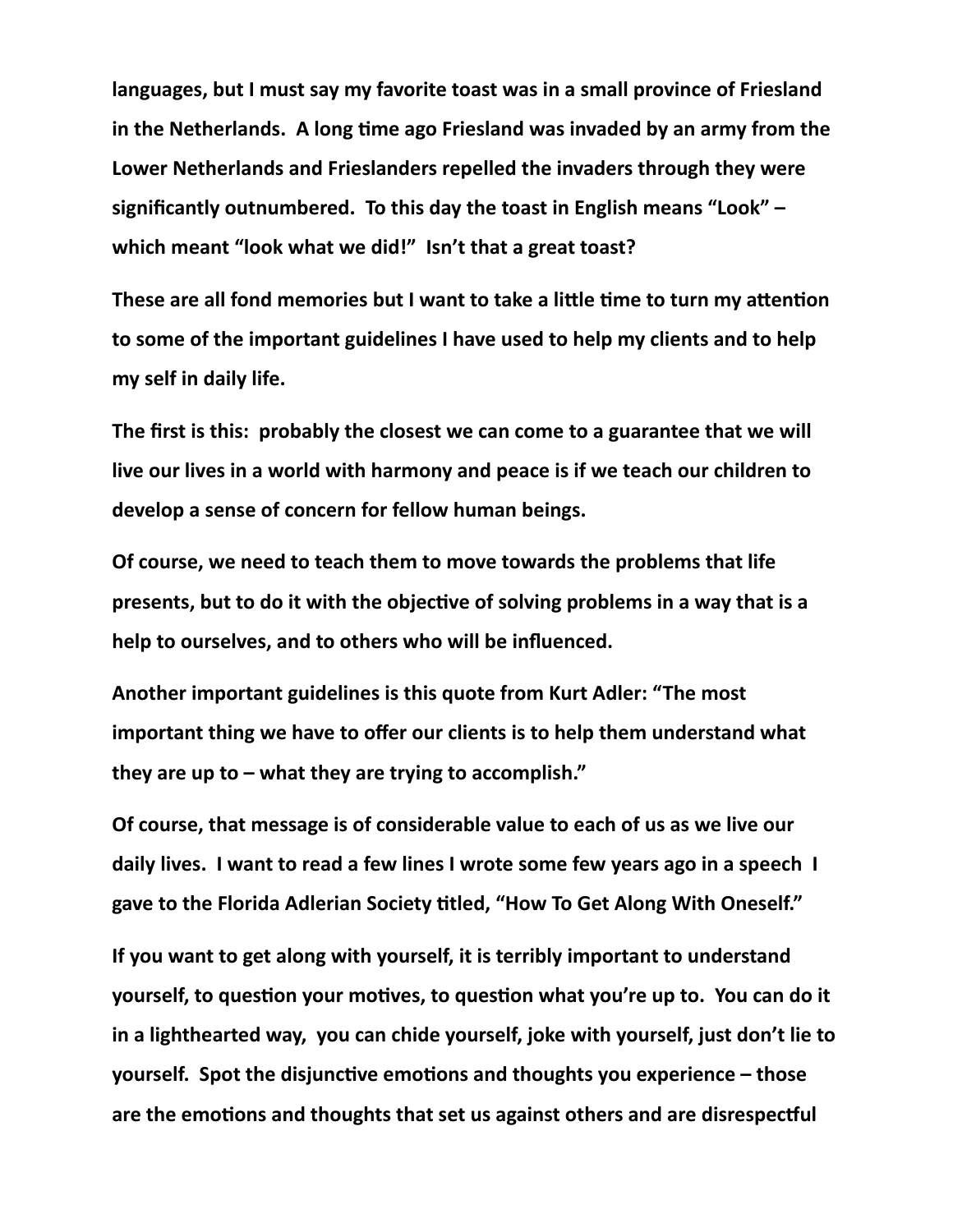**of ourselves. These emotions or thoughts include anger, resentment, blame, hurt, feeling sorry for ourselves, occupation with self-importance and other selfelevating thoughts, or restricting our behavior because of fear of falling short.**

**Replace these disjunctive emotions and thoughts with conjunctive emotions and thoughts – those that help us move towards fellow human beings. Catching yourself using disjunctive emotions and thoughts can bring a smile to your face and a warmth to your body. Simply say, "I'm not going to do that. My effort is going to be to help, . . . to lend a hand. I may not be perfect at it, but I'm really working at it."**

**I also will read a related thought I wrote in a newsletter for the Uruguay Adlerian Society.** 

**In a fight each person knows exactly what the other person should do, which is the most useless information he can have, because the other person is not going to agree. It is actually comical to picture one partner saying in the midst of a fight, "You know, that's a good point, honey. I never thought about it that way." So my point is, teach yourself to recognize when you are getting ready to fight and pull back. Recognize the courage and love of self and others you are manifesting at that moment. It is so valuable to learn to encourage yourself. If others are a source of encouragement to us, it is very nice, but that decision is out of our hands. If you learn to encourage yourself, you possess an endless supply of encouragement.**

**Another piece of information I want to share with you is useful when a client who is fearful or anxious raises the question, "But if this happens what would you do?" If that happens a mentally healthy answer is "something." I'll do something. I don't know what I'll do and I'm certainly not going to spend time worrying about it. But if it happens, I'll do something."**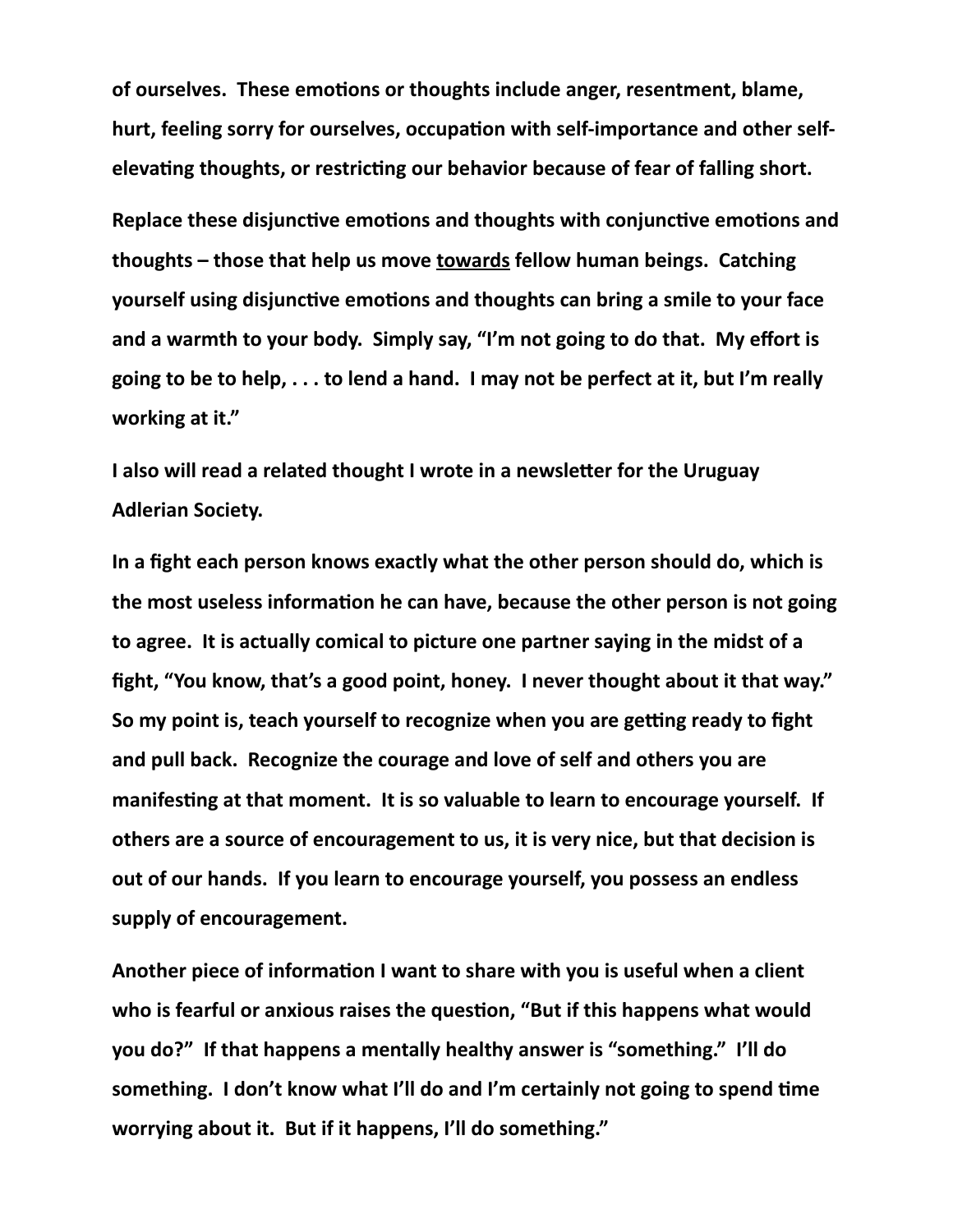**A shorter version of that guideline is this, "When life presents a problem, I know I've got a good person to rely on . . . and that person is me."**

**In recent years its become popular to say: "What is, is" as if that's a truism that is mentally healthy. Of course, it's not true – what is, is exactly what we make of it!**

**Perhaps the most beautiful quality of being a human being is that we absolutely choose our attitude towards every experience we face. Isn't it wonderful that we have that freedom?**

**Do you recall seeing George Burns play God in the Movie "Oh God?" Someone asks God "What is the meaning of life?" God replies, "The meaning of life is exactly – no more and no less than we make of it." Up until then I had not realized God was an Adlerian.**

**If you truly want to understand a child or yourself well, observe how you behave in an extremely challenging situation. In such situations, important elements of our life style become recognizable.** 

**Many people rise to the occasion in a reasonable and a cooperative manner, but others become paralyzed or run away or cry or try to find someone to blame.**

**Some people go into adulthood or beyond without actually having been faced with an extremely difficult problem.**

**This reminds me a little of the five year old who had never talked. One day at breakfast he blurted out – "Hey this toast is cold." His parents were thrilled. Johnny, why did you wait so long to talk? "Well, up till now, everything has been okay."**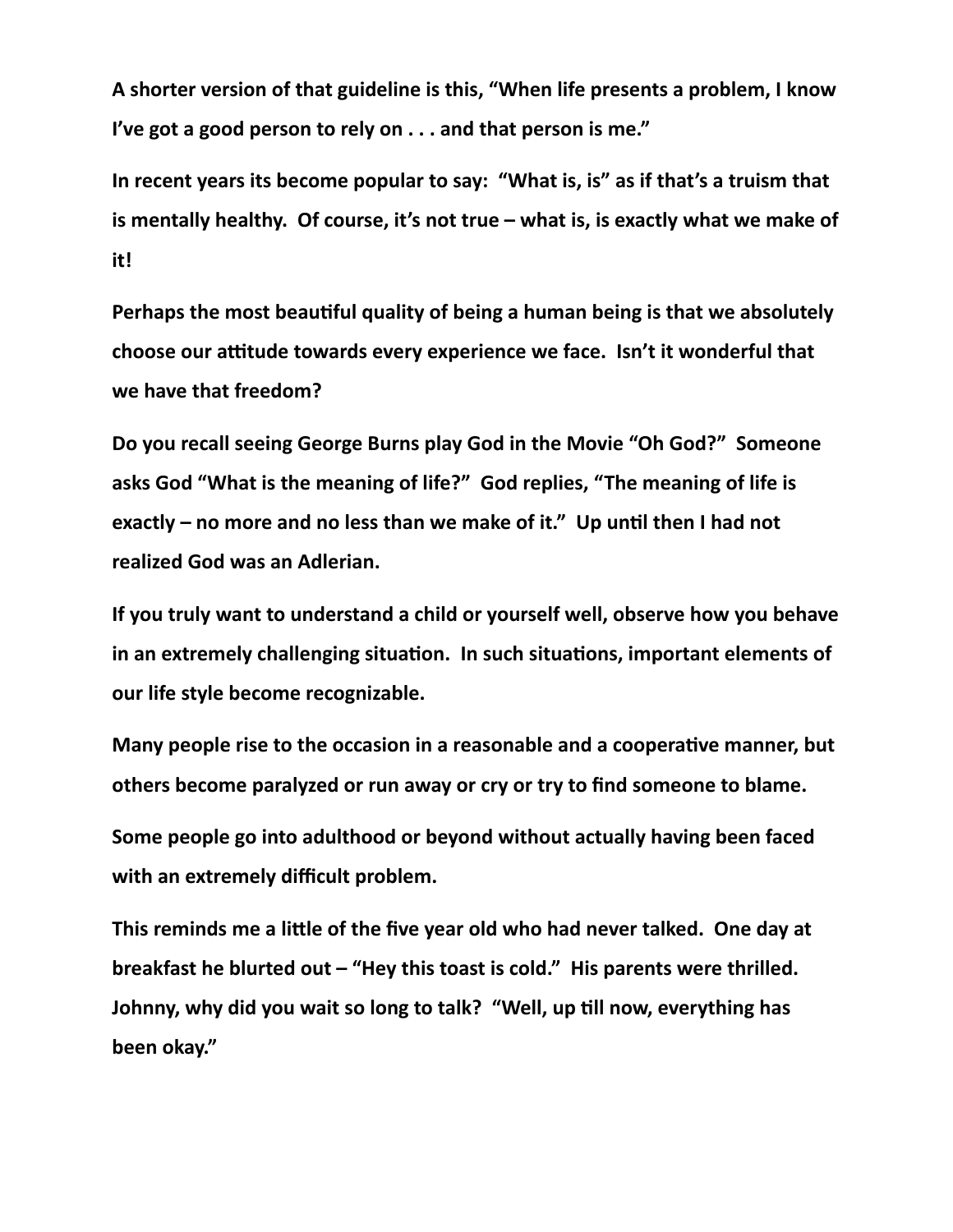**So my recommendation to young people in love is try to have an opportunity to see your partner in a potentially very stressful situation before you say your vows.**

**Among the many ways in which Dr. Dreikurs impacted my thinking was his interest in using "two points on a line" to hypothesize the direction of a client's lifestyle. Dr. D stayed alert for two independent and seemingly contrary (even contradictory!) pieces of information, knowing that the principle of holism helps us understand how they are – in fact — connected. It occurred to me that while these (seemingly) contrary pieces of information are rather rare, much more commonly, the use of any two points can allow for the helpful formulation of a hypotheses.**

**For example, a therapist can focus upon the client's presenting problem as one point on the line, then use the state of inferiority revealed in the client's most memorable observation as a second point. (Many of you know The Most Memorable Observation is an important conclusion drawn from the client's observation of life in his family during his early adolescence and it reveals a state of inferiority the client guards against). This allows the therapist to hypothesize as follows: "Isn't it reasonable that someone experiencing this sort of presenting problem would get themselves in difficulty by virtue of the thinking manifested in t heir Most Memorable Observation?" This conclusion represents an important aspect of the thinking the client uses to approach life's problems.** 

**My experience is that it is a pleasure to be around other Adlerians. Adlerians tend to live according to the principles they believe and that makes for a kind and good humored and even fun filled existence. I surely have shared good times with many in this room and for that matter, around the world. It delights**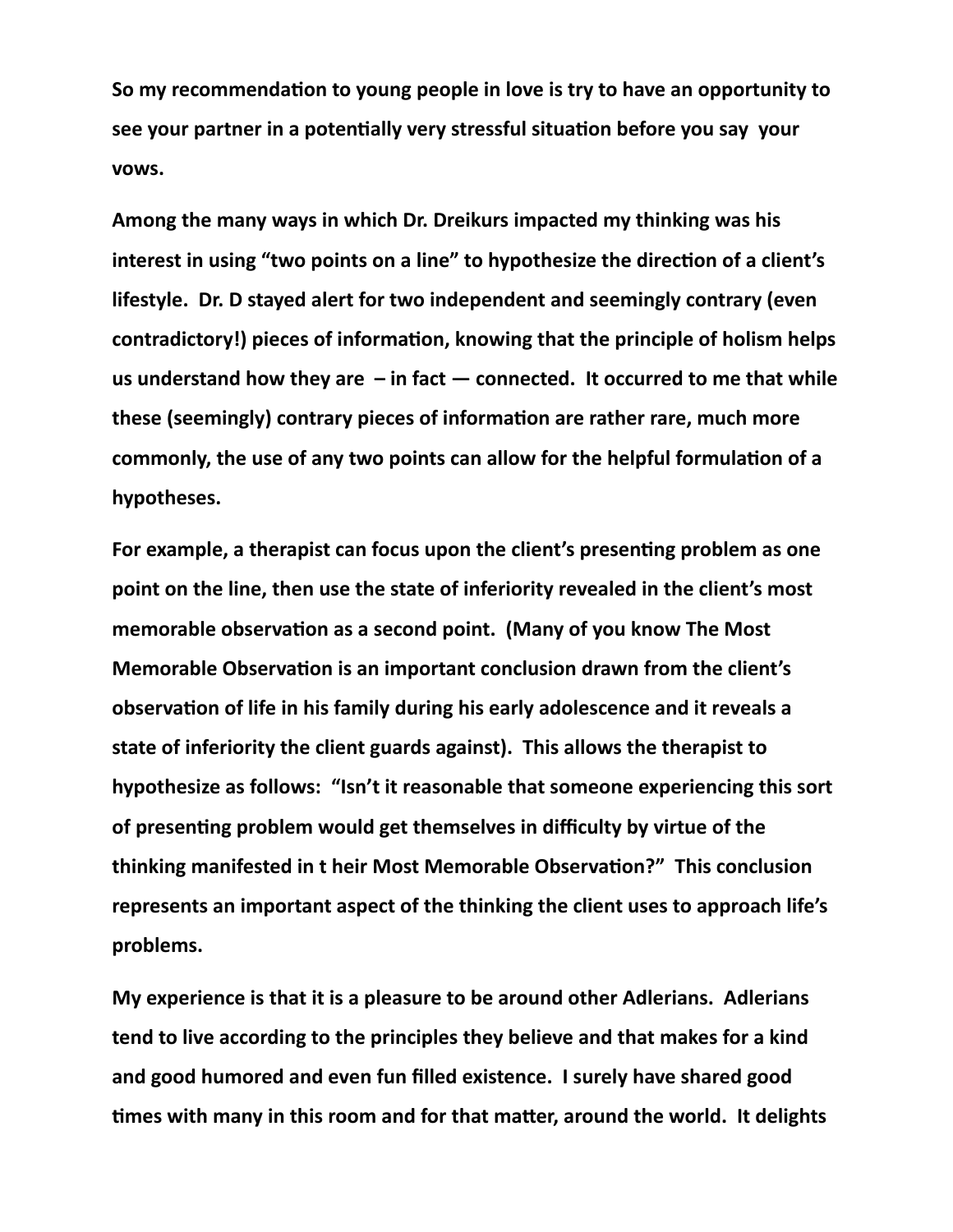**me to share this fun filled remembrance of Dr. Dreikurs told by one of his colleagues, Bronia Gruenwald in the Terner and Pew biography of Dr. D., The Courage To be Imperfect:** 

**He loved parties. Everything he did was with zest and full dedication, just like in his work. When he was at a party, heenjoyed himself like a child, laughing, enthusiastically playing all those part games, and especially his favorite, "Napoleon In The Ice Box.: He also loved to dance. Of course, he danced the waltz and fox trot, not the modern dancesw, but he loved to go out dancing, and he was extremely graceful. We used to have beautiful parties. He would play piano, and we would sing, and we'd dance and play games until late into the night.**

**The final thought I have to share with you today is to ask you to remember that Adler advised therapists to act as if each session is the last. And Dreikrus criticized therapist who spent a lot of time gathering information, but not using it. He called is "factophilina" love of gathering facts.**

**Yes, spend some time in the first session gathering data, but then stop, and with the help of the client form hypotheses about what the information means to the belief system of the client and then relate it to the presenting problem. Such a practice is encouraging to the client. It helps with his self-understanding, it gives him something to work on in daily life and it gives him confidence in the therapist.**

**Well Friends, those are the experiences and thoughts I wanted to share with you today. It's been a great ride.**